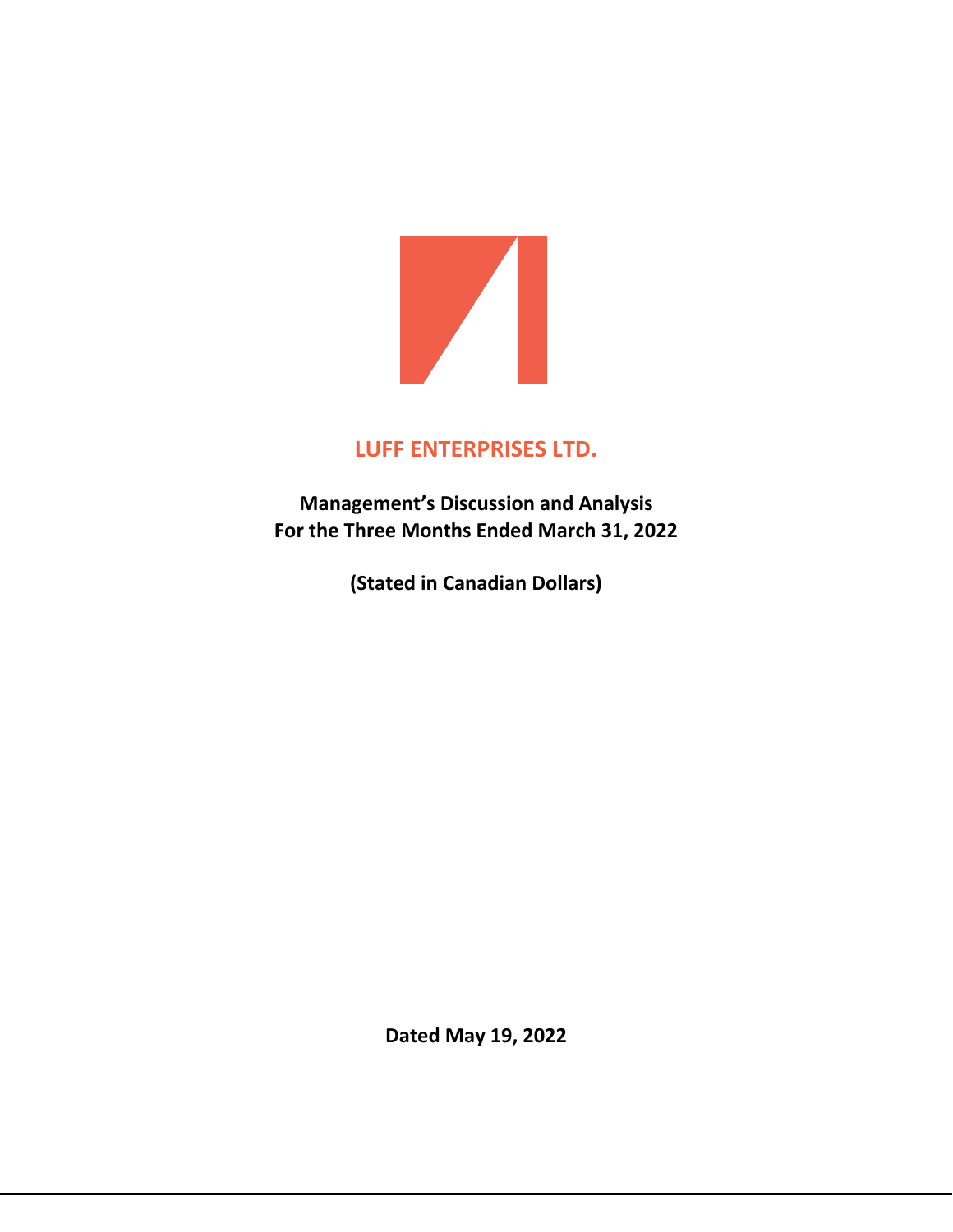This Management's Discussion and Analysis (MD&A) for Luff Enterprises Ltd. ("Luff", "Luff Brands", the "Company", the "Corporation", "we", "us" or "our") was prepared as of May 19, 2022 to assist readers in understanding our financial performance for the three months ended March 31, 2022. This MD&A should be read in conjunction with the accompanying unaudited condensed interim consolidated financial statements for the three months ended March 31, 2022 and the notes contained therein. In addition, this MD&A should be read in conjunction with our MD&A and audited consolidated financial statements for the year ended December 31, 2021, which were prepared in accordance with International Financial Reporting Standards (IFRS) and presented in Canadian dollars, our functional currency.

This MD&A contains forward-looking statements. Please see "Note Regarding Forward-Looking Statements" for a discussion of the risks, uncertainties and assumptions used to develop our forwardlooking statements. Accounting principles applied under IFRS require us to make certain estimates and assumptions that affect the reported amounts of assets, liabilities, revenue, expenses, and related disclosures. We believe our estimates and assumptions are reasonable based on the information available at the time that these estimates and assumptions are made. Actual results may differ from these estimates.

Our head office is located at Suite 800 - 543 Granville Street, Vancouver, British Columbia V6C 1X8. The Board of Directors approved the content of this MD&A on May 19, 2022.

Additional information on Luff, including our most recently filed audited consolidated financial statements, is available on the System for Electronic Document Analysis and Retrieval (SEDAR) website at [www.sedar.com.](http://www.sedar.com/)

### **Business Overview**

We manufacture and distribute hemp based Cannabidiol ("CBD") wellness products in the United States through two brands on our innovative e-commerce platforms. We focus on formulations leveraging unique cannabinoids, such as CBG and CBN; and boost them with superfood ingredients. We believe the presence of these various compounds and unique cannabinoids work synergistically to heighten the effects ofthe products,making them superiorto single-compound CBD products. Our products include tinctures, gummies, topicals, and capsules.

Our hemp extracts are produced from hemp, which is defined in the United States's 2018 Farm Bill as the plant Cannabis sativa L. and any part of that plant, including the seeds thereof and all derivatives, extracts, cannabinoids, isomers, acids, salts, and salts of isomers, whether growing or not, with a delta-9 tetrahydrocannabinol ("THC") concentration of not more than 0.3 percent on a dry weight basis. We do not produce or sell medicinal or recreational marijuana products derived from high-THC Cannabis/marijuana plants. Hemp products have no psychoactive effects.

Our common shares trade on the Canadian Securities Exchange under the symbol "**LUFF**".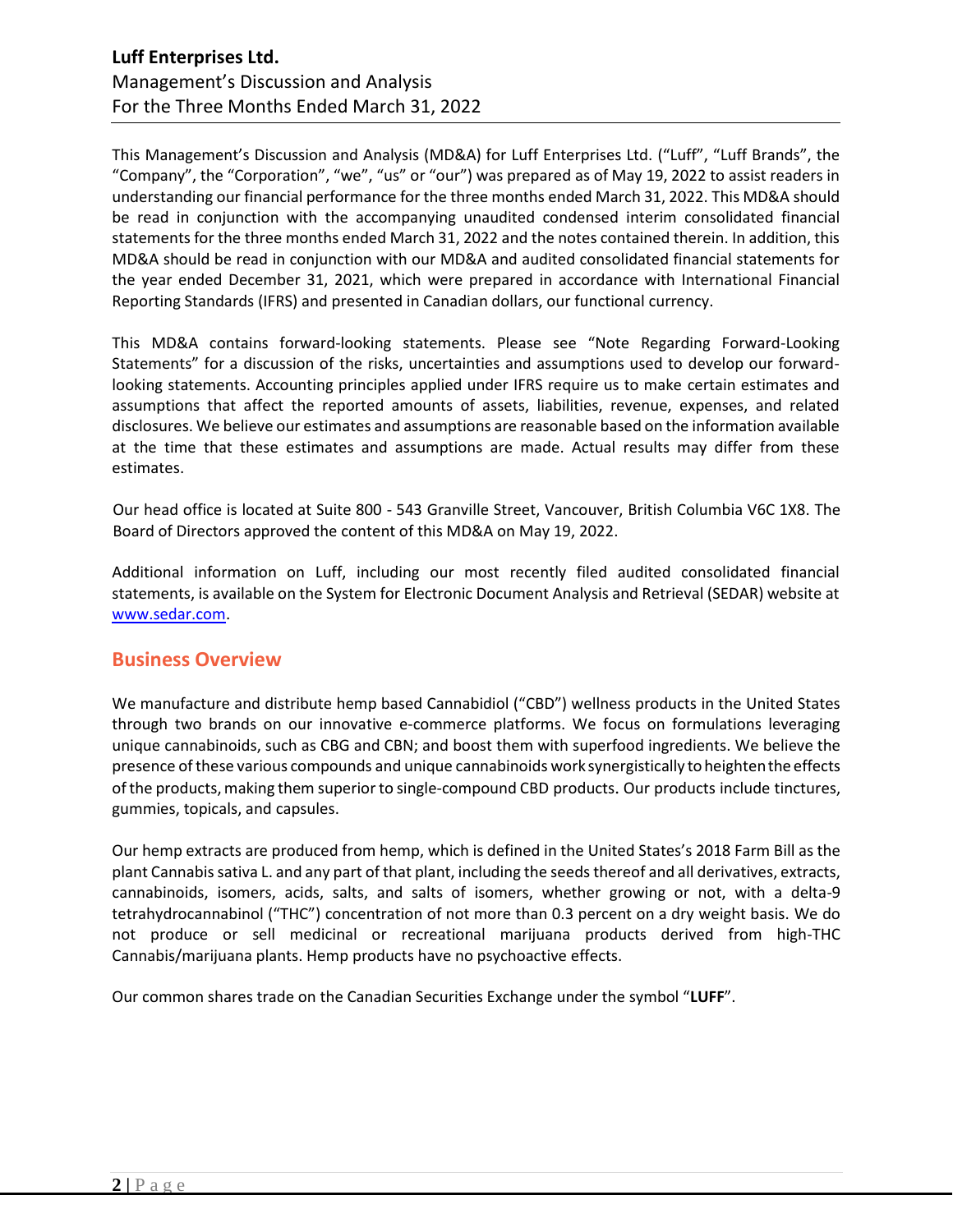# **Overall Performance and Strategy**

The first quarter of 2022 continued to be a transition period for the Company. After completing the sale of our Nevada manufacturing facility in December 2021, we downsized our operations footprint in Oregon in early 2022. These initiatives allowed us to significantly reduce our outstanding debt and increase our cash and working capital balances. These initiatives will also significantly reduce our operating expenses and overhead going forward.

With the above changes in our business, we also temporarily reduced expenditures on sales and marketing to conserve cash as we work to execute on a new strategic direction in 2022. As a result, and similar to Q4 2021, we continued to generate very modest sales revenue in the first quarter of 2022.

Our key strategic initiatives for the remainder of 2022 are to further expand our online sales channels in the United States and to launch a new online sales initiative in Canada. To achieve this, we are actively pursuing opportunities to acquire an existing licensed producer in Canada. We are also pursuing opportunities to establish an online wellness marketplace. This aligns with our vision of providing highquality wellness products that empower the lives of our customers.

Our direct-to-consumer business model will allow us to connect growers and product manufacturers to users, providing better selection and fresh product at great prices. This will result in higher gross margins and efficiencies. This model will also include implementing new and expanded direct-to-consumer marketing campaigns to bring awareness to our brands and product offerings.

Through the successful execution of our strategy, our ultimate goal is to become the premier online cannabis dispensary in North America.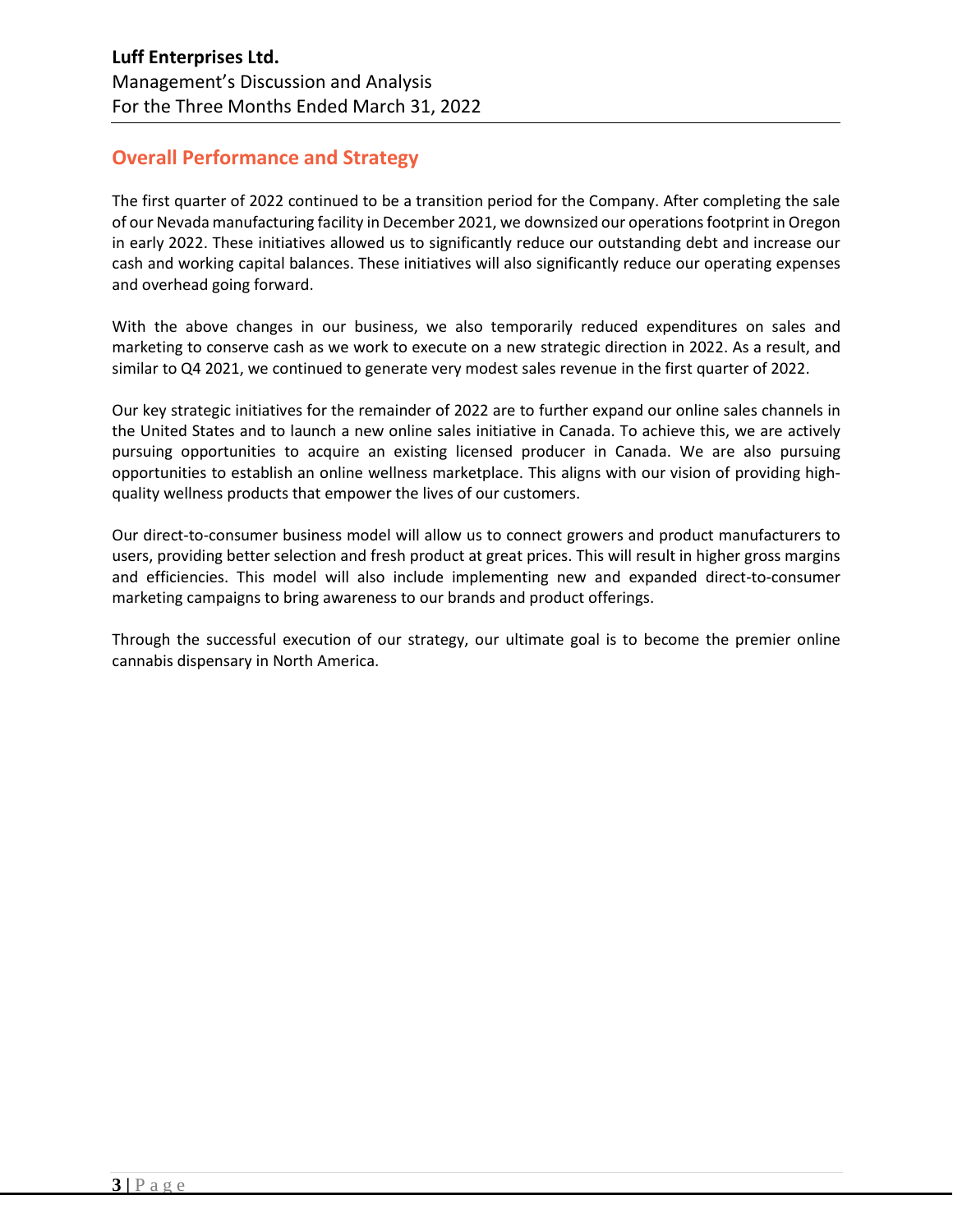## **Selected Financial Data**

The following table displays a summary of our consolidated statements of operationsfor the three months ended March 31, 2022 and 2021 and a summary of select balance sheet data as at March 31, 2022 and December 31, 2021.

| <b>Three Months Ended</b>          | March 31   | March 31      |
|------------------------------------|------------|---------------|
| \$                                 | 2022       | 2021          |
|                                    |            |               |
| Revenue                            | 19,832     | 70,598        |
| Gross profit                       | (17, 958)  | 23,153        |
| Operating expenses                 | 475,804    | 888,182       |
| Other expense (income), net        | 63,784     | (48, 100)     |
| Net loss                           | (557, 546) | (831, 329)    |
| Loss per share - basic and diluted | (0.00)     | (0.00)        |
|                                    |            |               |
| As at                              | March 31   | <b>Dec 31</b> |
| \$                                 | 2022       | 2021          |
| <b>Assets</b>                      |            |               |
| Cash and cash equivalents          | 3,183,997  | 3,880,602     |
| Total assets                       | 6,494,164  | 7,251,489     |
| <b>Liabilities</b>                 |            |               |
| <b>Current liabilities</b>         | 171,456    | 340,733       |
| Long-term liabilities              | 429,221    | 427,339       |
| <b>Total liabilities</b>           | 600,677    | 768,072       |
|                                    |            |               |
| Shareholders' equity               | 5,893,487  | 6,483,417     |

# **Results of Operations**

### **Revenue and gross profit**

Revenue in Q1 2022 was slightly lower than in the previous quarter ended December 31, 2021 as well as the same period in the prior year, however, fell sharply from the revenue reported in the quarters ended June 30, 2021 and September 30, 2021. Several reasons accounted for the decline, including: (i) the downsizing of our Oregon facility and the sale of our Nevada operations in late 2021, (ii) very limited sales initiatives were executed in the past six months due to limited cash resources and our change in strategy, and (iii) loss of a large customer that had originally commenced purchases from us in Q3 2021.

Due to the limited revenue in Q1 2022, we generated a negative gross margin of \$18 thousand during the quarter.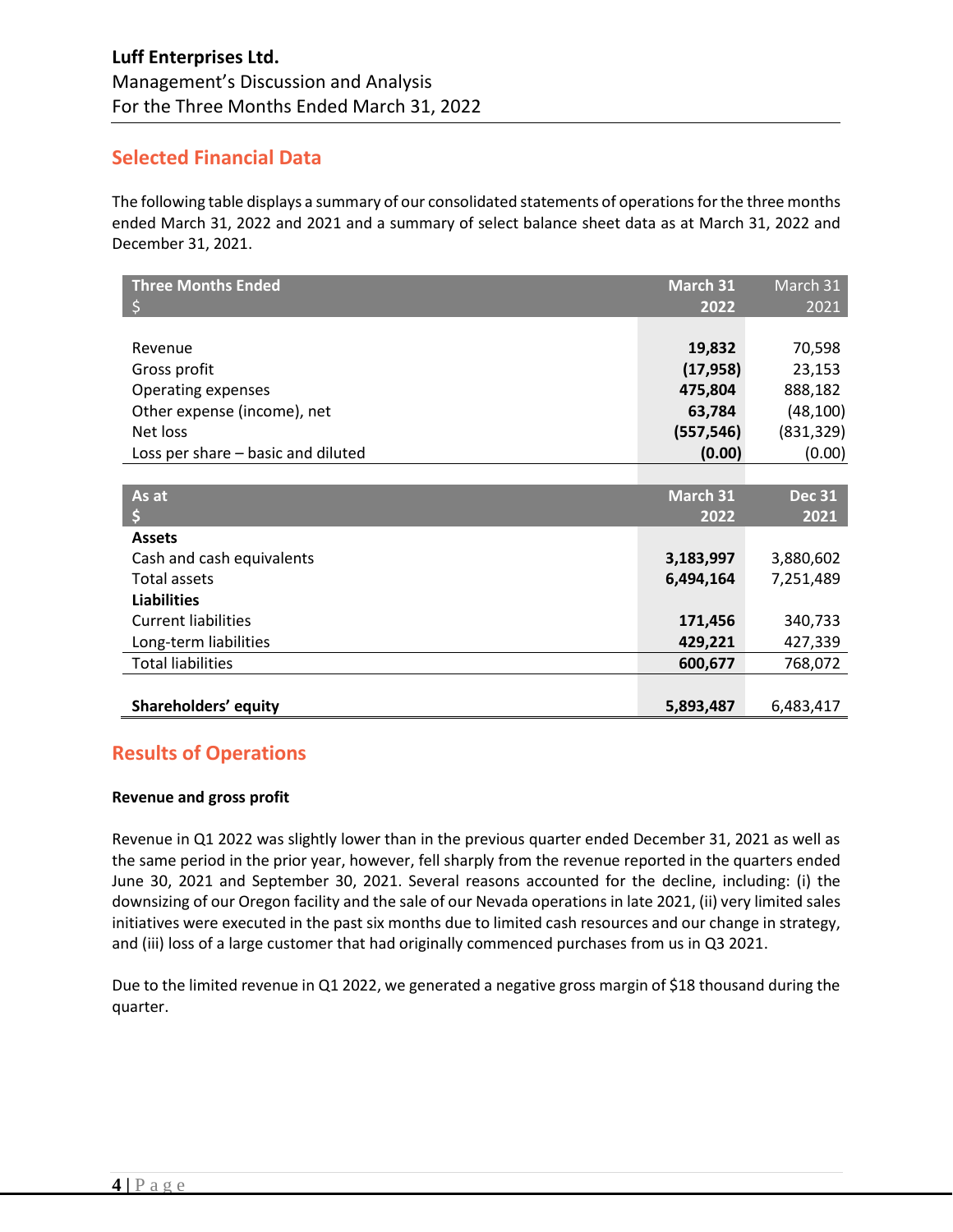#### **Operating expenses**

| Three months ended<br>l\$                 | March 31<br>2022 | March 31<br>2021 |
|-------------------------------------------|------------------|------------------|
| <b>General and Administrative</b>         |                  |                  |
| Personnel                                 | 191,878          | 209,120          |
| Professional fees                         | 125,627          | 58,283           |
| Other operating expenses                  | 46,244           | 151,296          |
|                                           |                  |                  |
|                                           | 363,749          | 418,699          |
|                                           |                  |                  |
| <b>Sales and Marketing</b>                |                  |                  |
| Personnel                                 |                  | 94,921           |
| Advertising, promotions and selling costs | 59,285           | 40,557           |
|                                           |                  |                  |
|                                           | 59,285           | 135,478          |

General and administrative expenses declined in the first quarter of 2022, primarily due to lower operating expenditures and overhead requirements following the sale of our Nevada facility and downsizing of our facility in Oregon. We anticipate that our general and administrative expenses will decline further throughout the remainder of fiscal 2022 as we were still incurring higher levels of general and administrative costs in our US operations during a portion of Q1 2021, prior to the downsizing.

Sales and marketing expenditures decreased considerably in the first quarter of 2022 from the prior year. Through the downsizing of our operations in the United States, we significantly curtailed sales and marketing expenditures in the short term to conserve cash while we pursue a new strategic direction in 2022.

Share based compensation expense declined to just \$6 thousand for the three months ended March 31, 2022 from \$57 thousand in 2021. The expense primarily related to restricted share units issued to key employees and directors in the prior year.

Depreciation and amortization expense declined to \$47 thousand in Q1 2022 from \$0.3 million in the prior year. The decline was due to the sale of our Nevada facility and assets in Q4 2021 and reclassification of our property, plant and equipment in Oregon to assets held for sale. We are currently pursuing a sale of the majority of our equipment and other long-lived assets located in Oregon.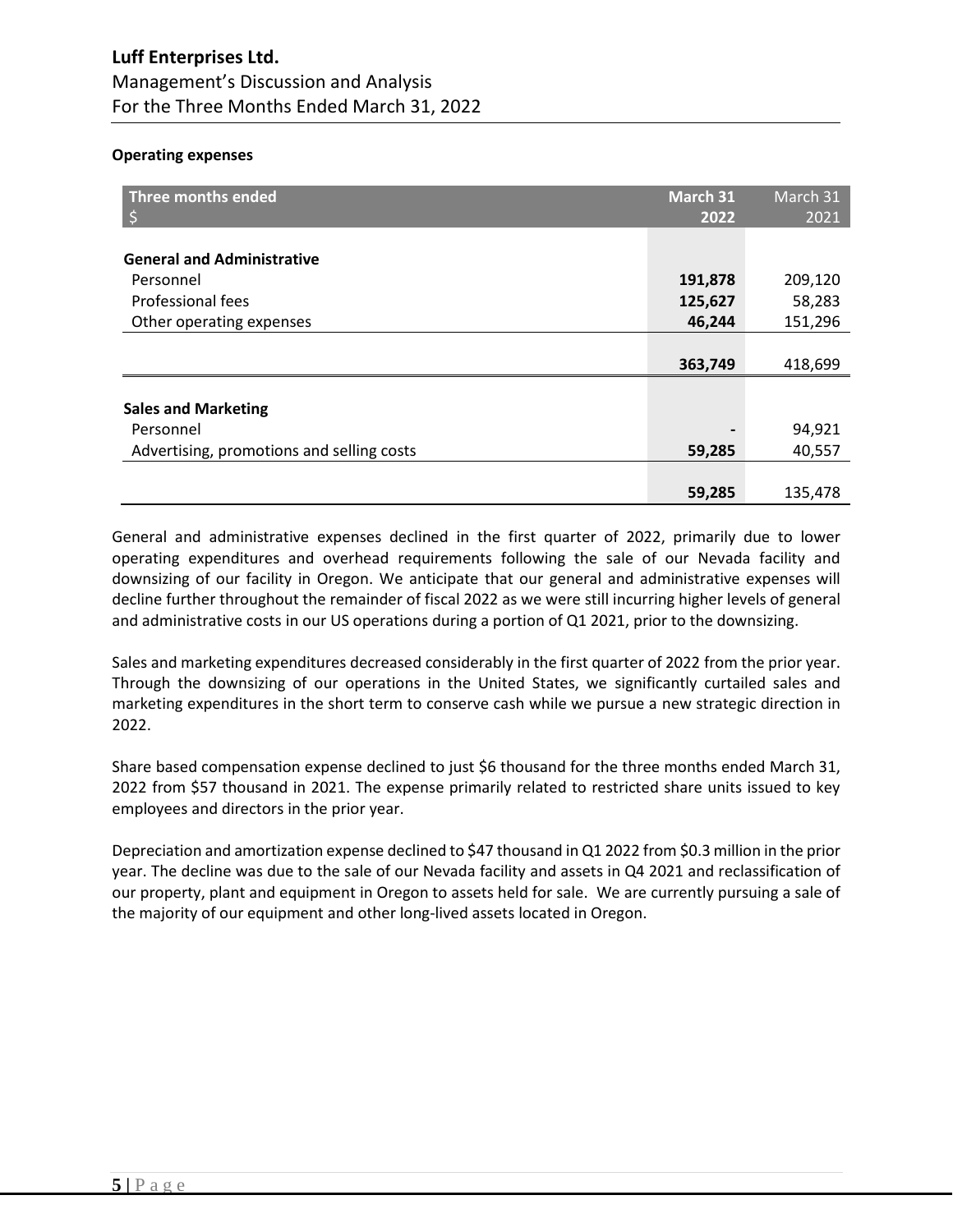#### **Other expenses (income)**

Other expenses (income) for the quarter ended March 31, 2022 was \$64 thousand, which primarily consisted of a loss on foreign exchange of \$91 thousand related to the revaluation of loan receivable and cash and cash equivalents denominated in USD. At March 31, 2022, our loan receivable as well as cash and cash equivalents of USD \$2.4 million were denominated in USD. This loss was partially offset by interest and other income generated from our loan receivable.

Other (income) expenses for the comparative quarter ended March 31, 2021 was a gain of \$48 thousand, which was primarily due to a gain on foreign exchange.

#### **Net loss**

Our net loss of \$0.6 million for the three months ended March 31, 2022 compared favourably to our net loss of \$0.8 million recognized in Q1 2021. This year-over-year improvement was primarily due to a reduction in our operating expenses in 2022.

## **Summary of Quarterly Data**

| Quarter ended<br>$\frac{1}{2}$ (000's, except per share) | <b>Mar</b><br>2022 | <b>Dec</b><br>2021 | Sept<br>2021 | June<br>2021 | Mar<br>2021 | <b>Dec</b><br>2020 | Sept<br>2020 | June<br>2020 |
|----------------------------------------------------------|--------------------|--------------------|--------------|--------------|-------------|--------------------|--------------|--------------|
| Revenue <sup>(1)</sup>                                   | 20                 | 30                 | 374          | 209          | 70          | 16                 |              |              |
| Net (loss) income                                        | (558)              | 651                | (806)        | (1, 410)     | (831)       | (1, 465)           | (354)        | (1,955)      |
| (Loss) income per share $(2)$                            | (0.00)             | 0.00               | (0.00)       | (0.00)       | (0.00)      | (0.01)             | (0.00)       | (0.01)       |

Note: (Loss) income per share represents both basic and diluted income (loss) per share. Quarterly income (loss) per share is not additive and may not equal the annual loss per share reported. This is due to the effect of rounding as well as shares issued during the year on the basic weighted average number outstanding.

The past 8 fiscal quarters represented a transition and rebuilding period for our Company. As the Company was released from CCAA in May 2020, we immediately started implementing a new business plan to focus our efforts in the CBD consumer-packaged goods ("CPG") segment capable of servicing the food, drug, and mass retail channel, as well as nationally via e-commerce. Due to these efforts, our revenue began to increase beginning in the fourth quarter of 2020 until Q3 2021. However, in Q4 2021 and Q1 2022, our revenue fell sharply for several reasons, including: (i) our plan initiated to significantly downsize our Oregon facility and complete the sale of our Nevada operations, (ii) very limited sales initiatives were implemented in Q4 2021 and Q1 2022 due to limited cash resources and our change in strategy, and (iii) loss of a large customer that had originally commenced purchases from us in Q3 2021.

Due to the relatively low sales generated over the past 8 quarters, our revenue and gross profit was not sufficient to cover our operating expenditures and resulted in net losses being reported in 7 of the past 8 fiscal quarters. We generated net income of \$0.7 million in Q4 2021 due to a \$1.1 million gain on the sale of our Nevada facility, which was sold for proceeds of \$6.5 million in December 2021.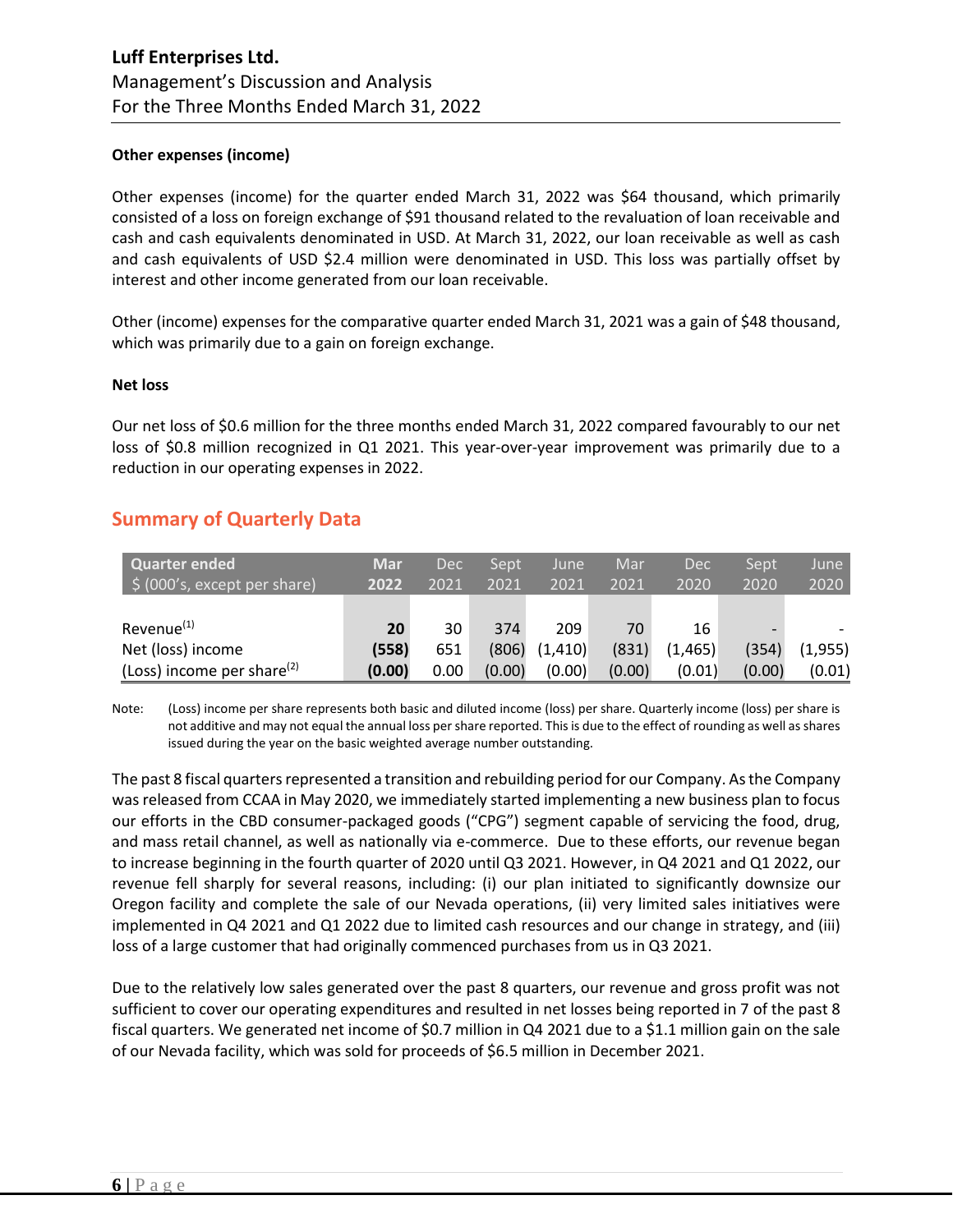# **Financial Condition and Liquidity**

| As at<br>\$                                    | March 31<br>2022 | <b>Dec 31</b><br>2021 |
|------------------------------------------------|------------------|-----------------------|
|                                                |                  |                       |
| Current assets                                 | 5,359,141        | 6,061,425             |
| Total assets                                   | 6,494,164        | 7,251,489             |
|                                                |                  |                       |
| <b>Current liabilities</b>                     | 171,456          | 340,733               |
| <b>Total liabilities</b>                       | 600,677          | 768,072               |
|                                                |                  |                       |
| Shareholders' equity                           | 5,893,487        | 6,483,417             |
|                                                |                  |                       |
| Working capital <sup>(1)</sup>                 | 5,187,685        | 5,720,692             |
|                                                |                  |                       |
| Three months ended                             | March 31         | March 31              |
|                                                | 2022             | 2021                  |
|                                                |                  |                       |
| Cash flows used in operating activities        | (569, 810)       | (1,025,695)           |
| Cash flows used in investing activities        |                  | (64, 947)             |
| Cash flows (used in) from financing activities | (47, 955)        | 118,307               |

Note: (1) Working capital is defined as current assets less current liabilities

### **Working capital**

Our working capital position declined to \$5.2 million at March 31, 2022 from \$5.7 million at December 31, 2021. The \$0.5 million decrease was primarily due to the net loss incurred in Q1 2022. At March 31, 2022, our cash position was \$3.2 million compared to \$3.9 million at December 31, 2021.

Based on our strong cash and working capital position at March 31, 2022, we believe we have capital sufficient to fund our operating expenditures and pursue our growth objectives for the foreseeable future. However, our ability to fund our future operating expenses and capital expenditures will continue to depend on our future operating performance which will be affected by general economic, financial, regulatory, FDA, and other factors including factors beyond the Company's control (See "Risks and Uncertainties").

### **Cash used in operating activities**

Cash used in operating activities during the three months ended March 31, 2022 was \$0.6 million (2021 - \$1.0 million). In both Q1 2022 and the comparative quarter in 2021, we did not generate sufficient revenue and gross profit to cover our operating expenses. Late in fiscal 2021 and year-to-date in 2022, we have worked to significantly reduce our operating expenditures related to our operations in the United States. These reductions included the sale of our Nevada facility in December 2021 and the significant downsizing of our manufacturing operations in Oregon in early 2022.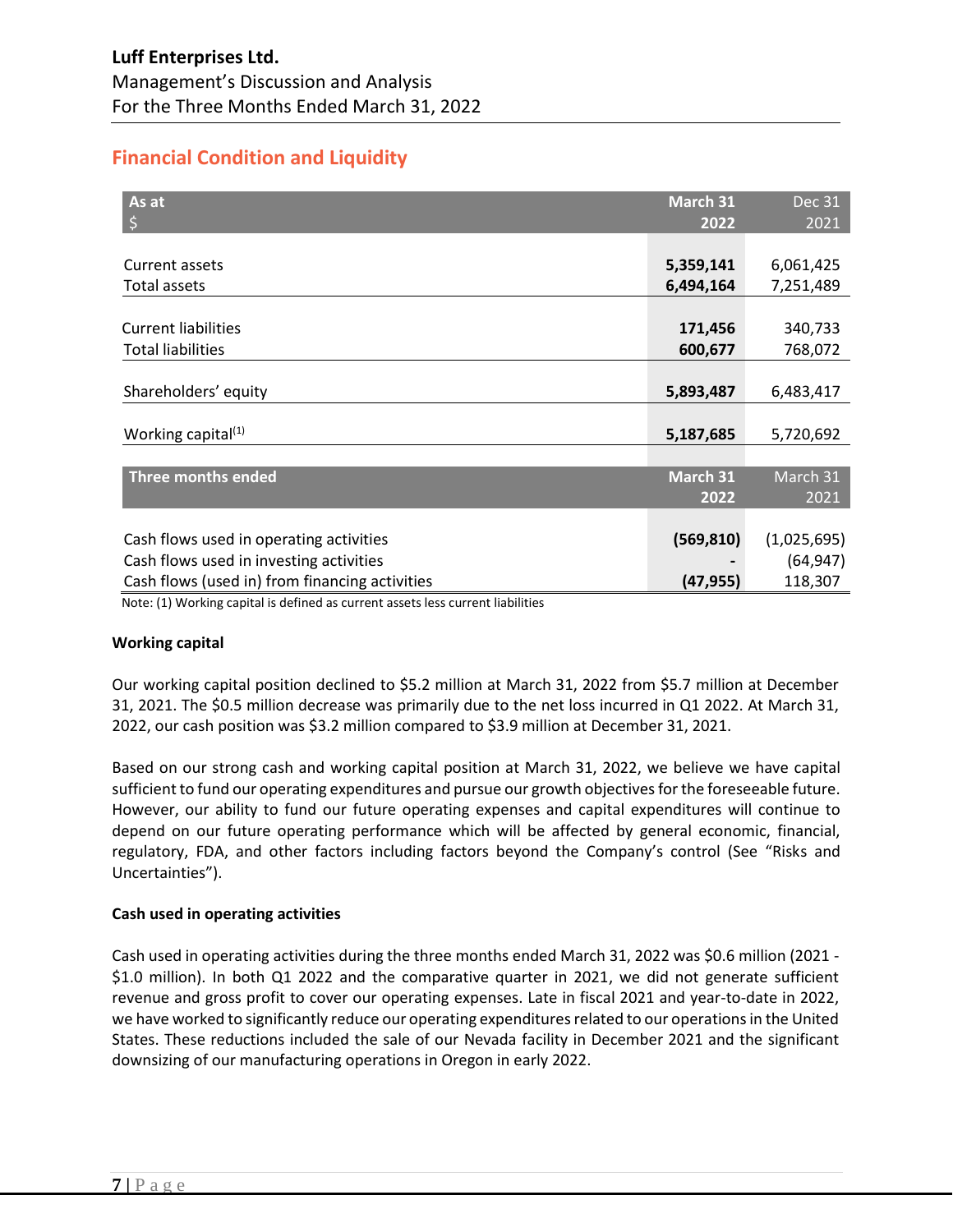These initiatives will allow us to further reduce our operating expenses and overhead going forward, while we focus our efforts on our core strategy of building out our online sales channels through our ecommerce platforms.

#### **Cash from investing activities**

Net cash from investing activities was \$nil forthe three months ended March 31, 2022 as we did not incur any capital expenditures during the quarter.

#### **Cash from financing activities**

Net cash used in financing activities was \$48 thousand for the three months ended March 31, 2022, which consisted of principal repayments on our right of use lease liability. In the comparative quarter ended March 31, 2021, we received debt proceeds of \$0.2 million, partially offset by repayments on the right of use lease liability.

Our only remaining long-term debt at March 31, 2022 consists of a convertible debenture with a principal balance of \$438,000. The convertible debenture is owing to a company controlled by Drew Malcolm, a director and shareholder of the Company, bears interest at a coupon rate of 6.0% per annum and matures on May 23, 2023. The convertible debenture is convertible into 17,520,000 common shares at the election of the holder at any time and, at the Company's election, during any period where the 20-day weighted average trading price of our common shares is \$0.10 or greater.

## **Shareholders' Equity**

Shareholders' equity decreased to \$5.9 million at March 31, 2022 from \$6.5 million at December 31, 2021. The statements of shareholders' equity included in the accompanying consolidated financial statements for the three months ended March 31, 2022 provide a schedule showing changes to all of the components of shareholders' equity during the period. The decrease of \$0.6 million was primarily attributable to the net loss incurred for the quarter of \$0.6 million as well as foreign currency translation adjustments.

## **Related Party Transactions**

| Three months ended                                        | March 31<br>2022 | March 31<br>2021  |
|-----------------------------------------------------------|------------------|-------------------|
| Key management personnel compensation                     |                  |                   |
| Wages and benefits and management fees<br>Directors' fees | 76,443<br>24,000 | 245,076<br>27,000 |
| Stock based compensation                                  | 5,813            | 57,000            |
|                                                           |                  |                   |
|                                                           | 106,256          | 329,076           |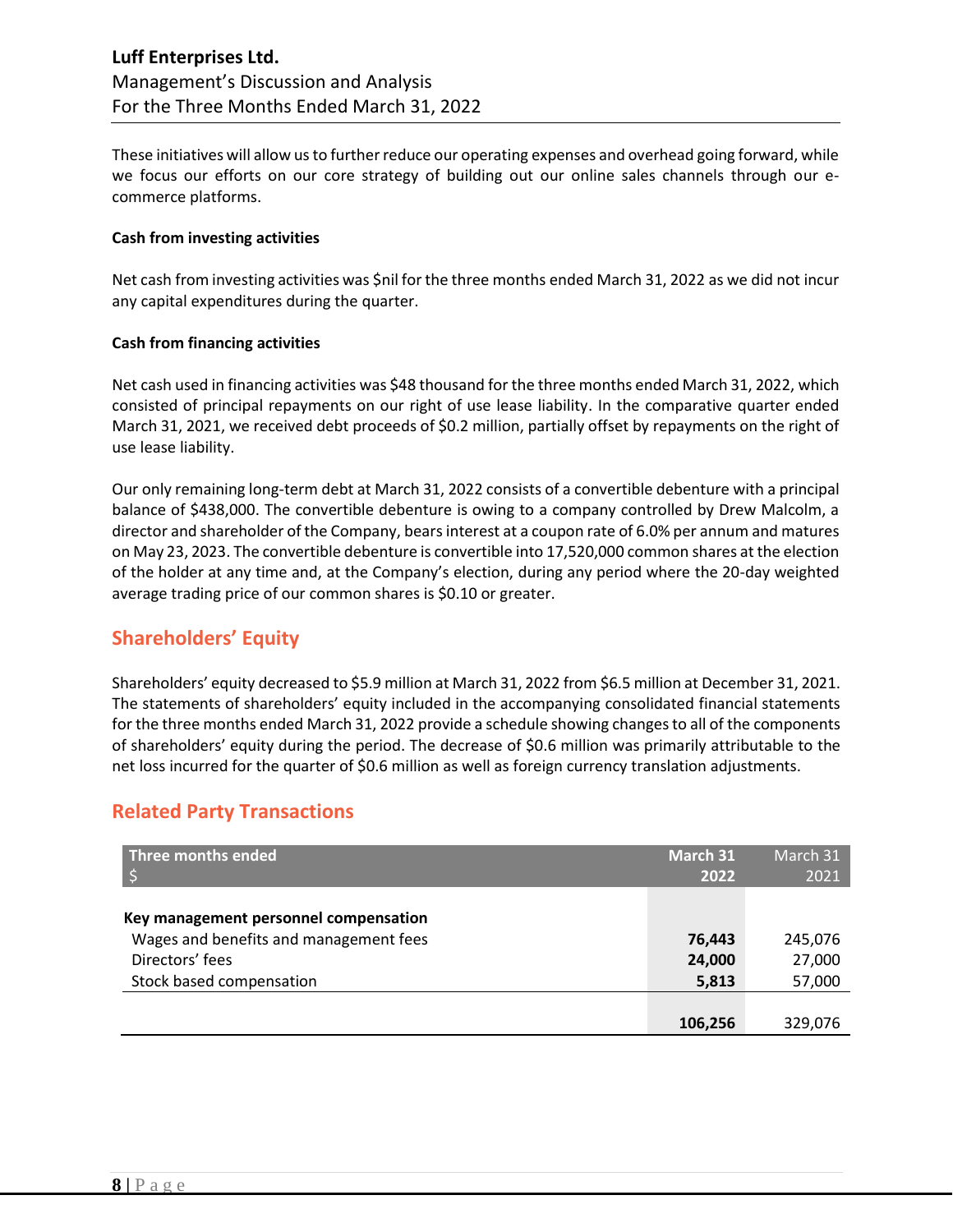For the three months ended March 31, 2022, we defined key management personnel as being the Chief Executive Officer, Chief Financial Officer, and Chief Operations Officer. The amounts disclosed in the table above are the amounts recognized as an expense related to key management personnel and directors during the respective reporting periods.

During the three months ended March 31, 2022, we incurred interest expense of \$6,568 (three months ended March 31, 2021 - \$6,568) related to a convertible debenture owing to a director and shareholder of the Company.

Transactions with related parties are in the normal course of operations and are initially recorded at the exchange amount.

## **Outstanding Share Data**

|                           | May 19<br>2022 | March 31                |
|---------------------------|----------------|-------------------------|
| Common Shares outstanding |                | 431,539,032 431,539,032 |

As at May 19, 2022, we also had outstanding:

- (i) Warrants to acquire 27,656,000 common shares of the Company at an exercise price of \$0.05 per share;
- (ii) Warrants to acquire 12,000,000 common shares of the Company at an exercise price of \$0.025 per share;
- (iii) Stock options exercisable into 400,000 common shares of the Company at a price of \$0.02 per share; and
- (iv) A convertible debenture in the principal amount of \$438,000 that is convertible into 17,520,000 common shares of the Company.

### **Risks and Uncertainties**

Our business is subject to certain risks and uncertainties. Prior to making any investment decisions regarding Luff Brands, investors should carefully consider, among other things, the risks described herein and in the "Risks and Uncertainties" section of our MD&A for the year ended December 31, 2021, which is incorporated by reference herein. These risks and uncertainties are not exhaustive. Additional risks presently known or currently deemed immaterial may also impair our business operations. If any of the events described in the following business risks actually occur, our overall business, operating results and financial condition could be materially adversely affected.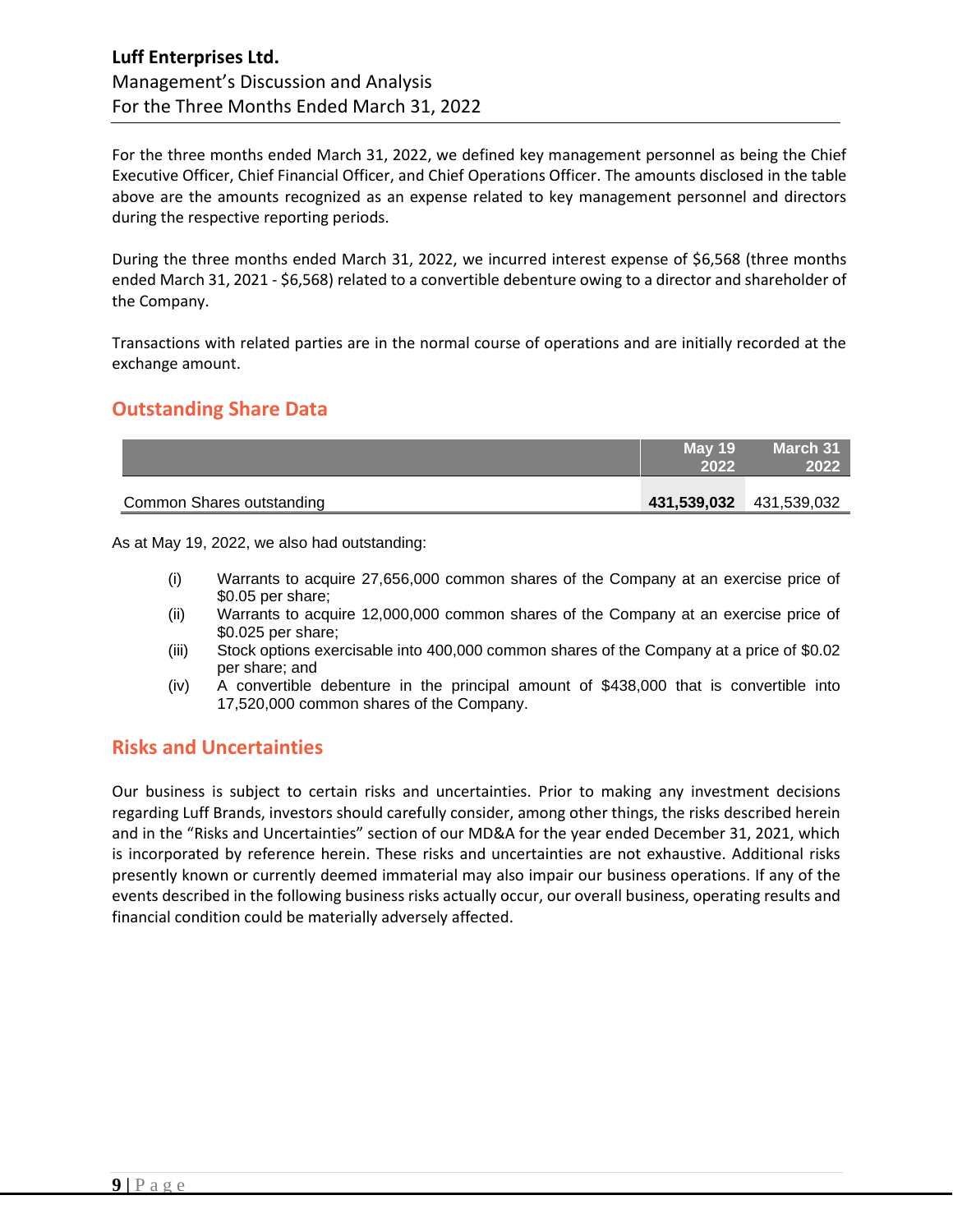# **Note Regarding Forward-Looking Statements**

Certain statements in this MD&A, including statements or information containing terminology such as "anticipate", "believe", "intend", "expect", "estimate", "may", "could", "will", and similar expressions constitute "forward-looking statements" within the meaning of applicable Canadian securities legislation. All statements, other than statements of historical fact, that address activities, events, or developments that we or a third party expect or anticipate will or may occur in the future, including our future growth, results of operations, performance, and business prospects and opportunities are forward-looking statements.

These forward-looking statements reflect our current beliefs and are based on information currently available to us. These statements require us to make assumptions we believe are reasonable and are subject to inherent risks and uncertainties. Actual results and developments may differ materially from the anticipated results and developments discussed in the forward-looking statements as certain of these risks and uncertainties are beyond our control. These risks include several of the factors discussed further under "Risks and Uncertainties" above. These risk factors are interdependent and the impact of any one risk or uncertainty on a particular forward-looking statement is not determinable.

Examples of forward-looking statements in this MD&A and the key assumptions and risk factors involved in such statements include, but are not limited to, executing our strategic initiatives for 2022, which includes building out our online sales channels, expanding our business into Canada and pursuing opportunities to acquire an existing licensed producer in Canada. The successful execution of these initiatives is subject to a number of risks and uncertainties, including our ability to successfully acquire an existing licensed producer in Canada, industry competition, and future customer demand for our products, among others.

Consequently, all of the forward-looking statements made in this MD&A are qualified by these cautionary statements and other cautionary statements or factors contained herein, and there can be no assurance that the actual results or developments will be realized or, even if substantially realized, that they will have the expected effects on Luff. These forward-looking statements are made as of the date of this MD&A. Except as required by applicable securities legislation, we assume no obligation to update publicly or revise any forward-looking statements to reflect subsequent information, events, or circumstances.